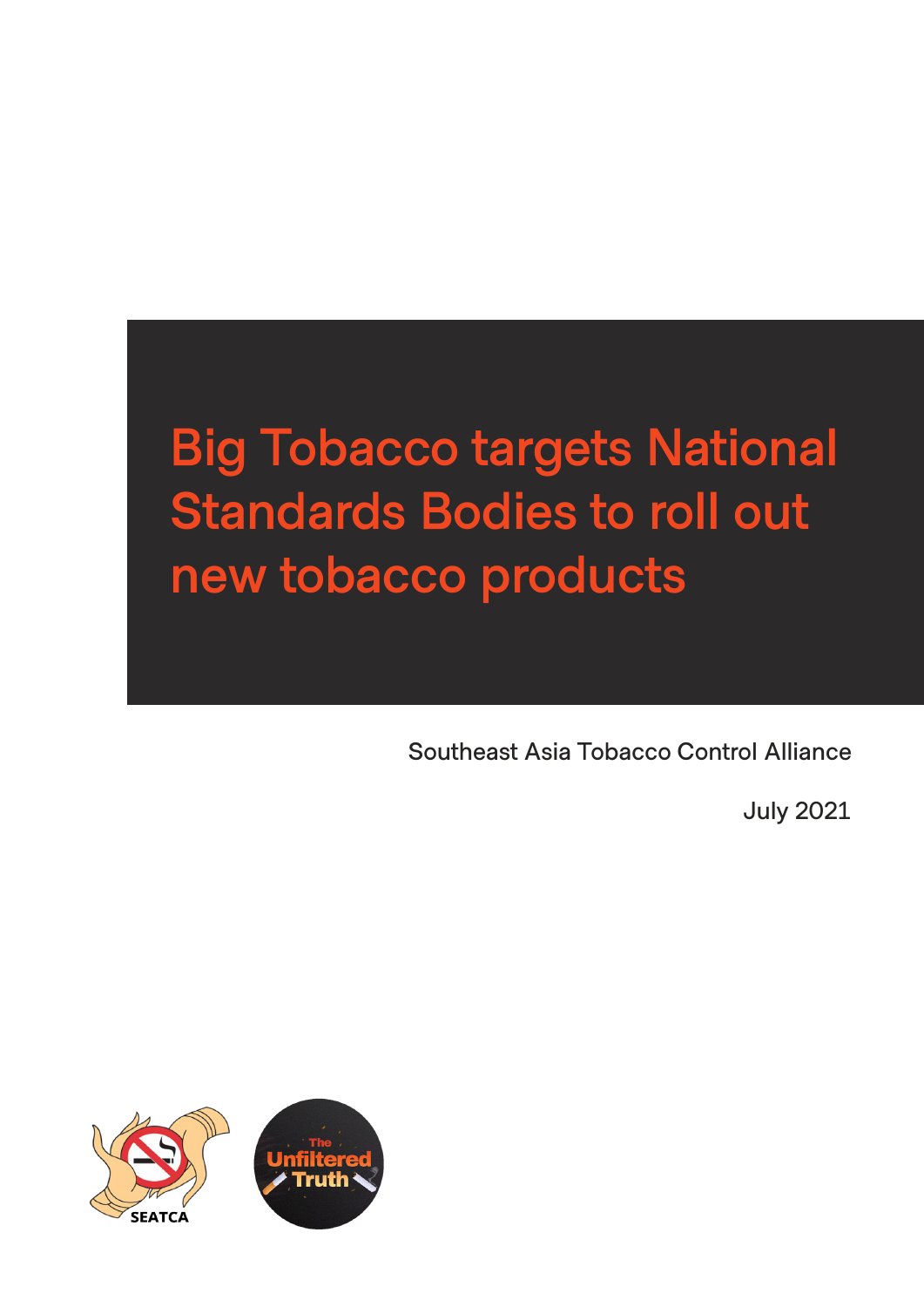### *Introduction*

While five governments in the ASEAN region have banned electronic smoking devices (ESD), other governments are still weighing their regulation. To bypass the Ministry of Health's jurisdiction over tobacco control, the tobacco industry and its front groups are targeting national standards bodies, usually under the Ministry of Trade or Industry, as an alternative government agency to regulate electronic nicotine delivery systems (ENDS) and heated tobacco products (HTP). By shifting this regulatory responsibility to the national standards body, the tobacco industry is shifting attention away from health harms to instead focus on the manufacturing quality of their products.

Because the Ministry of Trade or Industry is usually business friendly, the tobacco industry anticipates this will result in a policy that will make these products widely available.

This handout spotlights how the tobacco industry has influenced national standards bodies across the ASEAN region, how pro-ESD front groups have exerted influence on standards for ENDS and HTPs, and the links of the tobacco industry with international standards bodies. The handout will provide recommendations for governments to counter tobacco industry interference according to the WHO Framework Convention on Tobacco Control (FCTC).

### *Industry and front groups pressure governments to create standards for ENDS/HTPs*

Internal documents of Philip Morris International (PMI) exposed by Reuters in 20171 identified "the lack of ideological think tanks and taxpayers' organizations" as an industry weakness to be improved. Several new pro-ESD groups have since emerged in the ASEAN region that have been vocal about establishing standards for ESD.

The so-called consumer groups, including the Coalition of Asia Pacific Tobacco Harm Reduction Advocates (CAPHRA), are shifting the focus from public health to product standardization, referencing the international standards bodies. CAPHRA, a member of the International Network of Nicotine Consumer Organizations, which has a grant from the PMI-funded Foundation for a Smoke-Free World,<sup>2</sup> is urging the Philippine government to regulate ESD according to international standards.<sup>3</sup>

In 2015, a year after Thailand banned ENDS/ HTPs, a Tobacco Authority of Thailandfunded research by Sasin Management Consulting to study the impact of e-cigarettes on stakeholders recommended that the Thai Industrial Standards Institute standardize ESD using the licensing system and standards utilized in the European Union and the USA.4 Recently, a pro-ESD group, End Cigarette Smoking in Thailand (a CAPHRA member), urged the government to revoke its ban on ESD, claiming inaction would allow smuggled, unstandardized vaping products to be available in Thailand.<sup>5</sup>

In Malaysia, RELX Technology, an e-cigarette manufacturer, argued that "Reasonable regulations, especially on product standards, protect the interests of consumers."6 Meanwhile, the Malaysian E-Vaporizers and Tobacco Alternative Association (MEVTA) estimated that sales of ESD would positively impact the country.<sup>7</sup>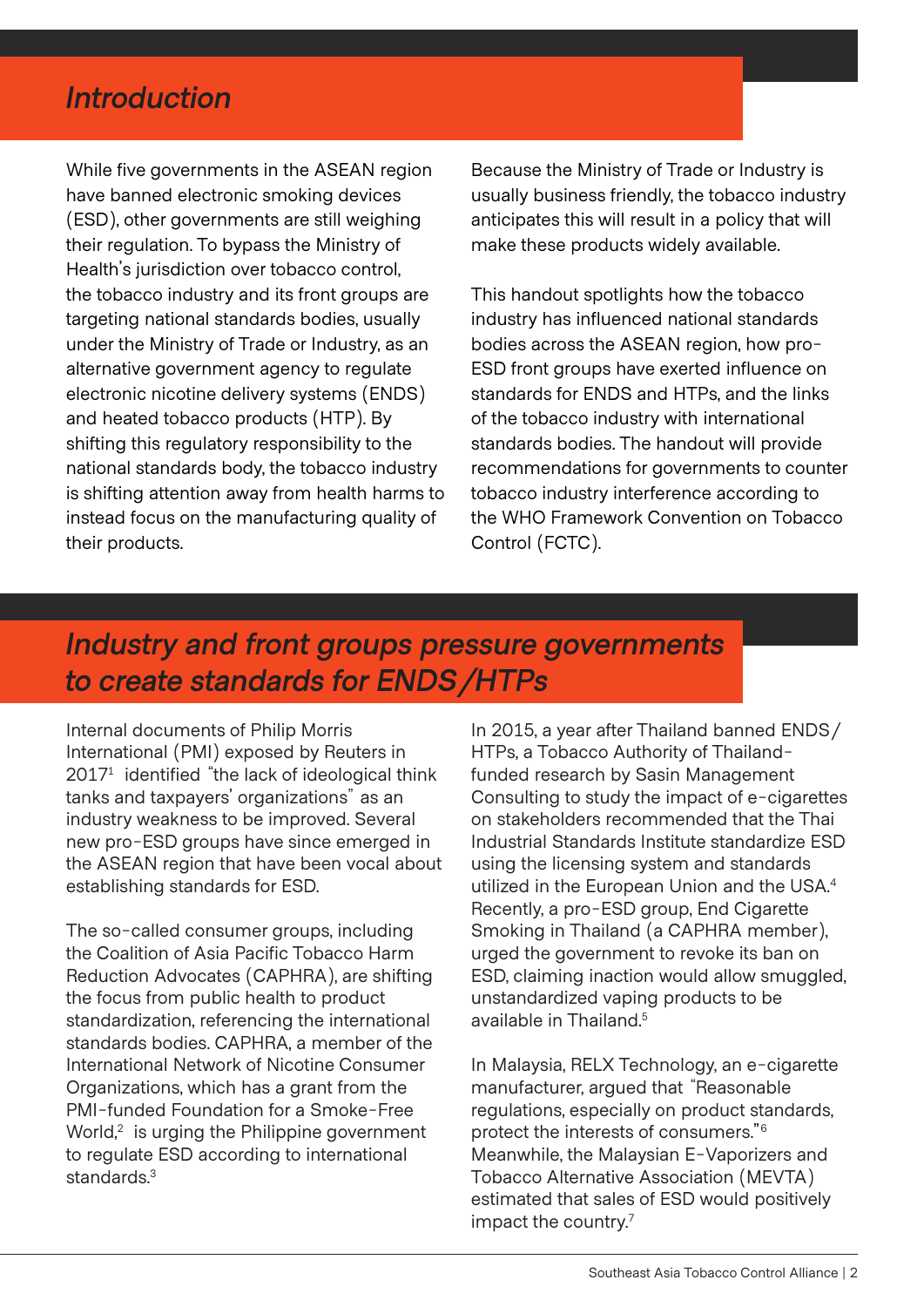### *International standards bodies involved in specifications for ENDS/HTPs*

The International Electrotechnical Commission (IEC) $^8$  and the International Organization for Standardization (ISO) are both creating standards related to ESD.

Malaysia, Philippines, Singapore, Thailand and Vietnam are members of IEC and collaborate with IEC through the national standard organizations.9 Myanmar, Brunei, Cambodia, and Lao PDR are listed as IEC Affiliate Country Program participants.

One IEC project (PT 60335-2-120), under its Technical Committee 61<sup>10</sup> on the safety of household and similar electrical appliances, is focused on requirements for electric heaters for tobacco products and portable vaping devices. This project will develop a new Part 2 standard covering electrical safety of heaters for tobacco products and battery-operated vaping appliances supplied by batteries and related risks. However, the new Part 2 standard will not cover the health effects of aerosol generated from tobacco units or nicotine, but will only include specific instructions on the packaging of the consumable to be used with the electric heater or the vaping device to warn the user on the potential health effects caused by nicotine.

In 2015, ISO created a subcommittee (SC 3 on vape and vapor products) under its Technical Committee (TC) 126 (Tobacco and tobacco products). As of March 2021,<sup>11</sup> ISO/ TC 126/SC 3 has 25 participating countries and 10 observing country members and is in liaison with other organizations, such as IEC/TC 61 and the Cooperation Centre for Scientific Research Relative to Tobacco (CORESTA),12 which includes all the major tobacco companies and tobacco industry affiliated organizations as members.<sup>13</sup> ISO/TC 126/SC 3 has published two standards:<sup>14</sup> ISO 20714:2019 (Determination of nicotine, propylene glycol, and glycerol in liquids used in electronic nicotine delivery devices — Gas chromatographic method) and ISO 20768:2018 (Routine analytical vaping machine — Definitions and standard conditions).

Although none of the participating and observing country members of ISO/TC 126/ SC 3 are from the ASEAN region, the ISO is a high-profile international standards body with 165 country members,<sup>15</sup> including all ASEAN countries (Table 1). Through these national standards bodies, ISO standards can be used as a tool to derail effective regulation, including bans, of ESD in the region, especially when influenced by the industry.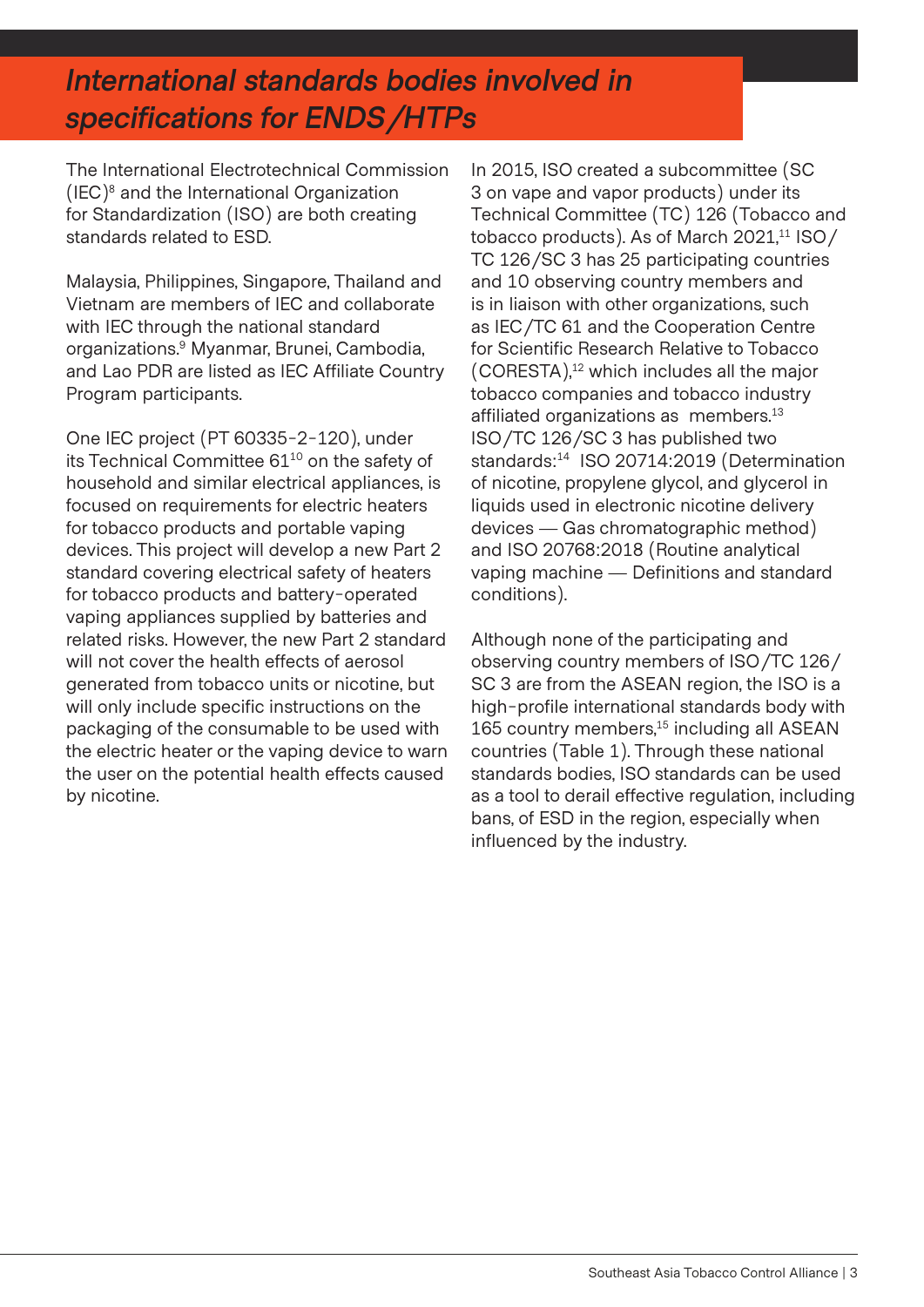|  |  | Table 1: ISO Members in ASEAN |  |  |
|--|--|-------------------------------|--|--|
|--|--|-------------------------------|--|--|

| Country                                   | National standards body                                                                                                                |  |  |
|-------------------------------------------|----------------------------------------------------------------------------------------------------------------------------------------|--|--|
| <b>Brunei</b><br>Darussalam <sup>16</sup> | National Standards Centre (NSC), Ministry of Industry and Primary<br>Resources (MIPR)                                                  |  |  |
| Cambodia <sup>17</sup>                    | Institute of Standards of Cambodia (ISC), Ministry of Industry and<br>Handicraft                                                       |  |  |
| Indonesia $18$                            | National Standardization Agency of Indonesia (Badan Standardisasi<br>Nasional - BSN)                                                   |  |  |
| Lao $PDR19$                               | Department of Standardization & Metrology (DoSM), Ministry of Science<br>and Technology                                                |  |  |
| Malaysia <sup>20</sup>                    | Department of Standards Malaysia (DSM), Ministry of International Trade<br>and Industry (MOTI)                                         |  |  |
| Myanmar <sup>21</sup>                     | Department of Research and Innovation (DRI), Ministry of Education (MOE)                                                               |  |  |
| Philippines <sup>22</sup>                 | Bureau of Philippine Standards (BPS, also referred to as the 'Bureau of<br>Product Standards'), Department of Trade and Industry (DTI) |  |  |
| Singapore <sup>23</sup>                   | Singapore Standards Council (SSC)                                                                                                      |  |  |
| Thailand <sup>24</sup>                    | Thai Industrial Standards Institute (TISI), Ministry of Industry (MOI)                                                                 |  |  |
| Vietnam $25$                              | Directorate for Standards, Metrology, and Quality (STAMEQ), Ministry of<br>Science and Technology (MOST)                               |  |  |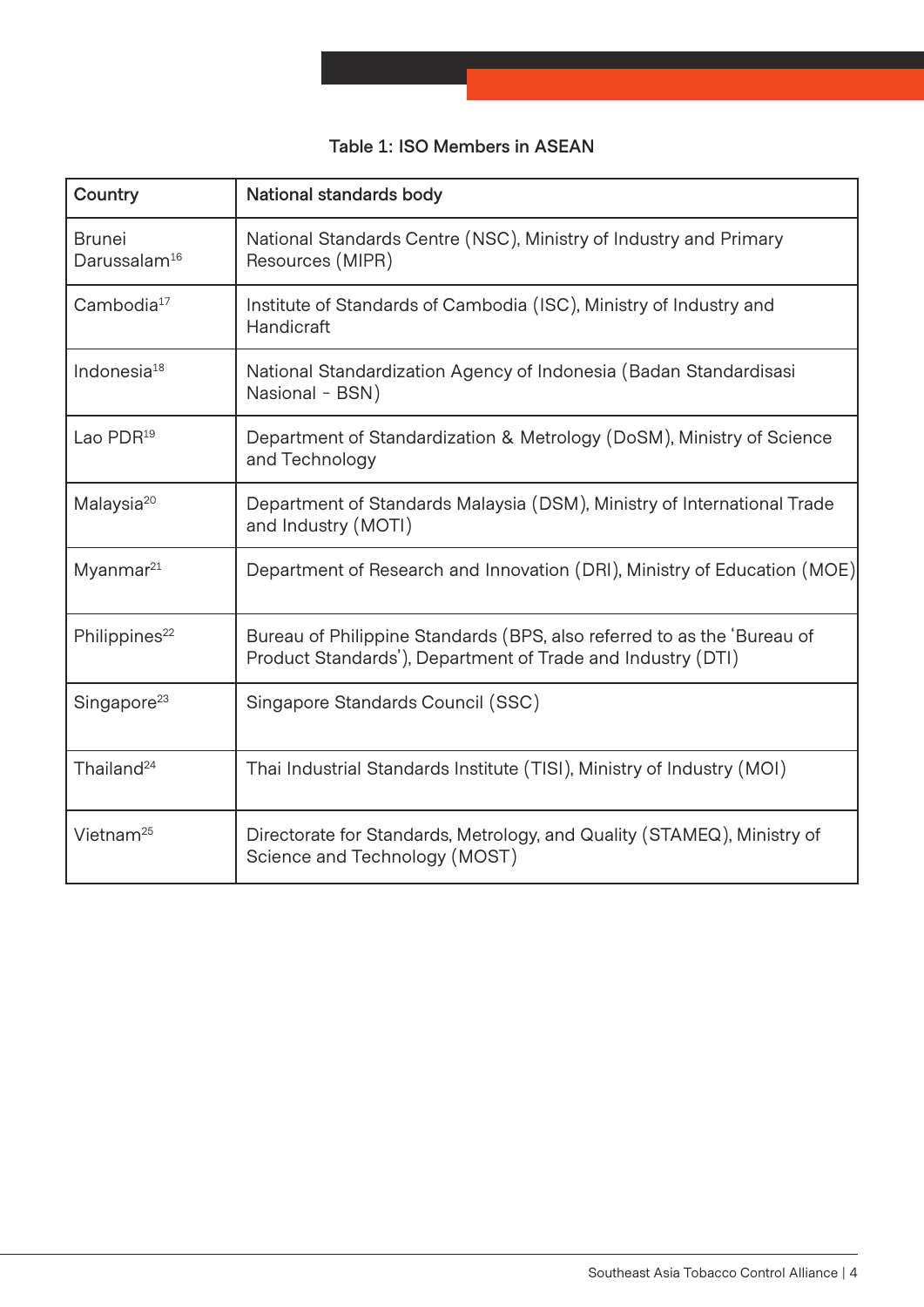## *The relationship between international standards bodies and the tobacco industry*

The tobacco industry has a long-standing close relationship with ISO,26 playing a major role, through CORESTA, in setting the ISO standards to measure cigarette tar and nicotine yields, which cigarette manufacturers have used to label and market "light" and "low tar" cigarettes as "less harmful" products; this myth has since been discredited.27

Several IEC 60335-2-120 project leaders and members<sup>28</sup> are pro-ESD or have links with the tobacco industry, including PMI, British American Tobacco (BAT), and Japan Tobacco International (JTI) (Table 2).

| Name                   | Organization / expertise                              | Relationship with TI   |  |  |  |
|------------------------|-------------------------------------------------------|------------------------|--|--|--|
| <b>Project leaders</b> |                                                       |                        |  |  |  |
| Mr Yusuke Suzuki       | Toxicology Research Lab, Central Pharmaceutical       | JTI researcher         |  |  |  |
|                        | Research Institute, Japan Tobacco Inc.                |                        |  |  |  |
| Mr Flore Chiang        | Principal Engineer, Underwriters Laboratories         | He is experienced      |  |  |  |
|                        | (UL) Taiwan Co., Ltd. He has presented on             | in hazard-based        |  |  |  |
|                        | "Safety for electrical systems of electronic          | safety engineering in  |  |  |  |
|                        | cigarettes and vaping devices" at the Keller          | electronic cigarette   |  |  |  |
|                        | and Heckman E-vapor and Tobacco Law                   | and vaping devices.    |  |  |  |
|                        | Symposium, 6 February 2018.30                         |                        |  |  |  |
| Project members        |                                                       |                        |  |  |  |
| Mr David Corkill       | Principal Regulatory Compliance Manager               | <b>BAT</b> staff in UK |  |  |  |
|                        | and Senior Scientist for Product Safety, BAT,         |                        |  |  |  |
|                        | Southampton, United Kingdom, 31 32 his work is        |                        |  |  |  |
|                        | related to both ENDS and HTPs.                        |                        |  |  |  |
| Ms Sarah Pastorelli    | Manager for Toxicological Material Assessment         | PMI staff in Canada    |  |  |  |
|                        | (previously Regulatory Affairs Senior Officer),       |                        |  |  |  |
|                        | PMI, Toronto, Ontario. <sup>33</sup>                  |                        |  |  |  |
| Ms Wanessa Russeau     | Reduced Risk Products - Regulatory                    | PMI staff in           |  |  |  |
|                        | Operations, PMI, Lausanne, Switzerland. <sup>34</sup> | Switzerland            |  |  |  |
| Mr Colin Sinclair      | Emerging Products Technology Manager, JTI,            | JTI staff in the UK    |  |  |  |
|                        | Weybridge, United Kingdom. <sup>35</sup>              |                        |  |  |  |
| Mr Rosario Spinello    | Specialist, Emerging Products Testing Global          | JTI staff in Germany   |  |  |  |
|                        | Quality Assurance (GQA), Department R&D               |                        |  |  |  |
|                        | QA, JTI, Germany. <sup>36</sup>                       |                        |  |  |  |

#### **Table 2: IEC project leaders and members with tobacco industry links29**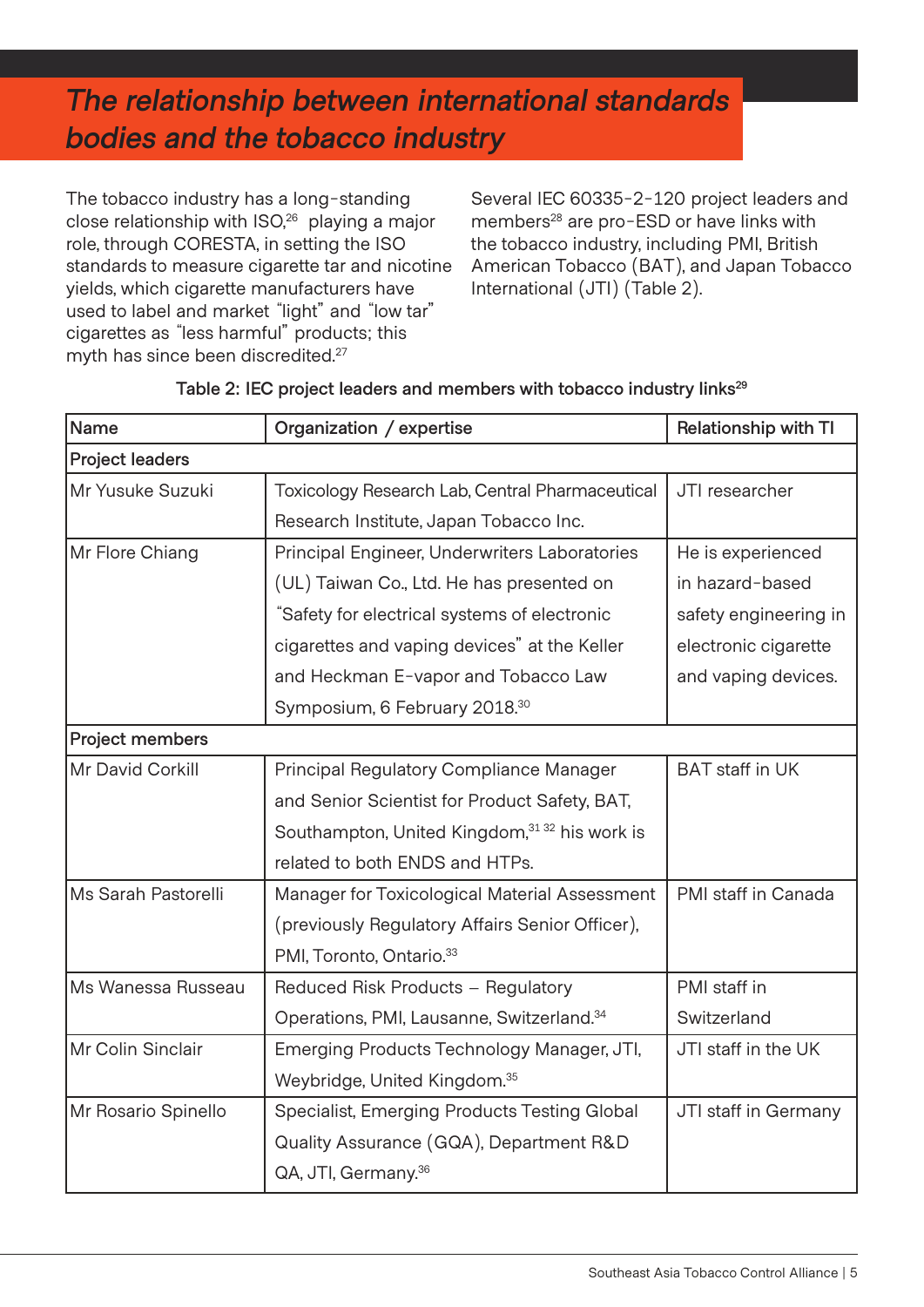### *How standards bodies are mobilized to support ENDS/HTP standardization*

In Indonesia, the Philippines, and Vietnam, the national standards bodies have been mobilized to support developing standards for ENDS/ HTP. Below are examples from these countries.

#### *Indonesia*

In April 2020, the Indonesian Ministry of Industry's Director of Beverages, Tobacco Products and Refreshing Materials echoed the position $37$  of a pro-ENDS/HTP group, the Indonesian Personal Vaporizer Association, which requested the Ministry of Industry to work on the standardization of electronic tobacco products. In September, it was reported that the Ministry of Industry started preparing draft standards for HTP with PT HM Sampoerna playing an active role in the process.38 In 2019, Sampoerna had signed an MOU with the government to conduct research on HTP. The Ministry of Industry's explanation to justify this action was that the product standard test for other tobacco processing products will encourage competitiveness of these products.<sup>39</sup>

### *Vietnam*

According to the Ministry of Industry and Trade (MOIT), the lack of regulations created legal loopholes, enabling a black market of e-cigarettes and heated tobacco products to flourish; it therefore recommended developing regulations for these products. Unlike Indonesia, the national standards body in Vietnam developed standards because MOIT claimed e-cigarettes and heated tobacco products are different from regular cigarettes.<sup>40</sup>

On 11 December 2020, three national standards were issued under Decision No. 3458/QD-BKHCN of the Ministry of Science and Technology (MOST).<sup>41</sup> STAMEQ is the agency developing the documents and MOST will issue them. They are: 1) TCVN 13154: 2020 (Heated tobacco products – Determination of nitrogen oxides content);<sup>42</sup> 2) TCVN 13155:2020 (Heated tobacco products – Determination of carbon monoxide content);43 and 3) TCVN 13156: 2020 (Heated tobacco products  $-$  Specifications). $44$ 

### *Philippines*

In 2019, the Bureau of Philippine Standards (BPS) encouraged active participation of the tobacco industry, consumer organizations, and other relevant stakeholders in its policymaking activities related to electronic cigarettes.45 BPS drafted a Department Administrative Order, to 'strictly ensure that electronic cigarettes to be manufactured, distributed, or sold in the Philippines meet the specified safety requirements prescribed by BPS.'46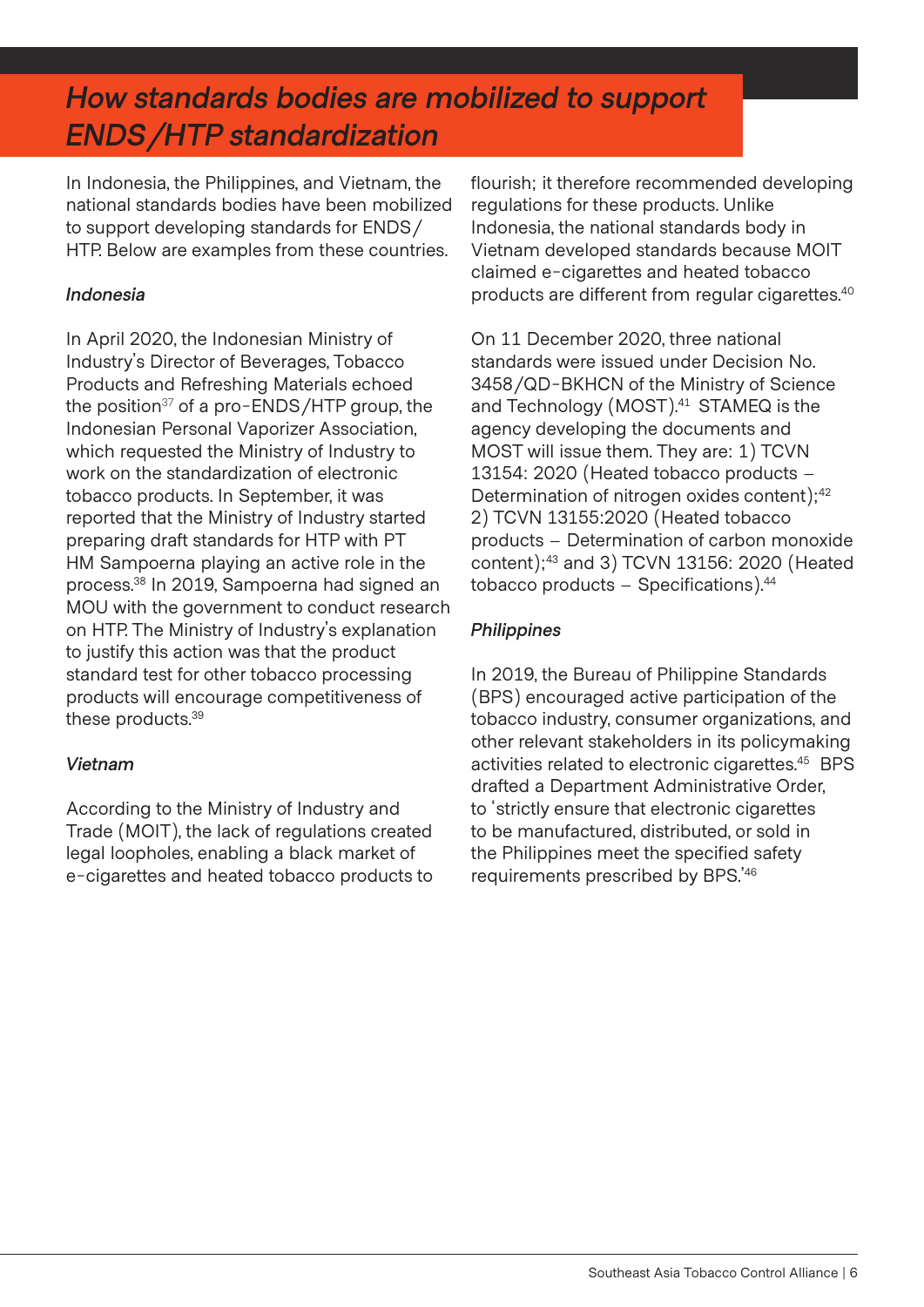# **Recommendations**

- Ministries of Health should continue to maintain jurisdiction of regulation of all products that impact human health, particularly tobacco-related products;
- Based on the precautionary principle and given the known health harms of ESD, governments should regulate these products as strictly as possible, including the possibility of banning their production, marketing, and sale, in the interest of public health; and
- In accordance with the WHO FCTC Article 5.3, individuals and organizations with links to the tobacco and nicotine industry have a conflict of interest and hence should not be involved in developing policy. The government should reject any standards recommended by or developed with the industry, including from the IEC and ISO, which have been compromised and influenced by the tobacco and nicotine industry.

#### **References:**

<sup>1</sup> Kalra A, Bansal P, Wilson D, Miyazaki A, & Lasseter T. Reuters Investigates: The Philip Morris Files (The secrets of the world's biggest tobacco company). 2017. Available at: https://reut.rs/2OCaoBb

2 Foundation for a Smoke-Free World, Awarded grants. Available at https://www.smokefreeworld.org/awardedgrants/

<sup>3</sup> The Coalition of Asia Pacific Tobacco Harm Reduction Advocates (CAPHRA). Asian Groups Welcome Hong Kong's Termination of Vaping Ban. Available at: https:// prn.to/3buFio3

4 Sasin Management Consulting. A project to study the impact of e-cigarettes on Thailand's stakeholders and recommendations on management from the government sector [Thai document]. Available at: https://bit. ly/3eo0aPK

5 Bangkokbiznews. E-cigarette network accelerates the Thai government to set up an independent committee to study 'E-cigarettes' seriously [Thai document]. 23 June 2020. Available at: https://www.bangkokbiznews.com/ news/detail/886305

#### 6 Ibid.

7 New Straits Times. Malaysia should balance e-cigarette regulations for better economic outcomes. 10 September 2020. Available at: https://bit.ly/3elqxFV

8 The International Electrotechnical Commission (IEC) is a worldwide, independent, not-for-profit membership organization (funded by membership fees and sales). IEC develops state-of-the-art, globally relevant International Standards for electrical, electronic, and information technologies. The IEC's objective is to promote international co-operation on all questions of standardization and related matters, such as the verification of conformity to standards in the fields of electricity, electronics, and related technologies, and thus to promote international understanding. [Ref: International Electrotechnical Commission (IEC). Statutes and Rules of Procedure. Available at: https://bit.ly/2PPCkSD]

9 IEC. Members – National Committees. Available at: https://www.iec.ch/national-committees#nclist 10 IEC. PT 60335-2-120: Particular requirements for electric heaters for tobacco products (EHTP) and portable vaping devices. Available at: https://bit.ly/2OG4i2M